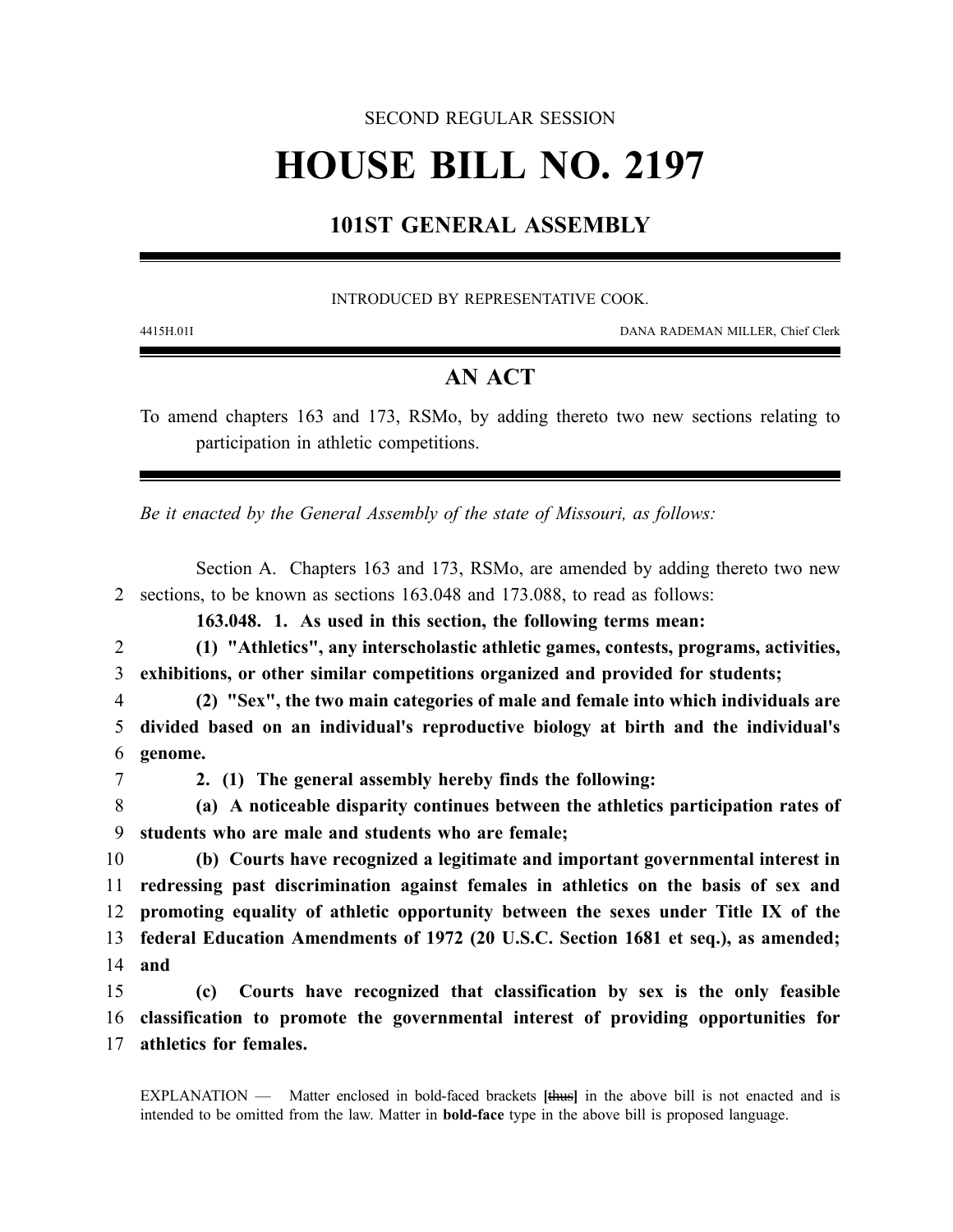HB 2197 2

 **(2) The general assembly hereby declares that it is the public policy of this state to further the governmental interest of ensuring that sufficient opportunities for athletics remain available for females to remedy past discrimination on the basis of sex.**

 **3. (1) Except as provided under subdivision (2) of this subsection, no school district or charter school shall allow any student to compete in an athletics competition that is designated for the biological sex opposite to the student's biological sex as correctly stated on the student's official birth certificate as described in subsection 4 of this section or, if the student's official birth certificate is unobtainable, another government record.**

 **(2) A school district or charter school may allow a female student to compete in an athletics competition that is designated for male students if no corresponding athletics competition designated for female students is offered or available.**

 **4. For purposes of this section, a statement of a student's biological sex on the student's official birth certificate or another government record shall be deemed to have correctly stated the student's biological sex only if the statement was:**

**(1) Entered at or near the time of the student's birth; or**

**(2) Modified to correct any scrivener's error in the student's biological sex.**

 **5. No school district or charter school that violates subdivision (1) of subsection 3 of this section shall receive any state aid under this chapter or any other revenues from the state.**

 **6. The department of elementary and secondary education shall promulgate all necessary rules and regulations for the implementation and administration of this section. Such rules and regulations shall ensure compliance with state and federal law regarding the confidentiality of student medical information. Any rule or portion of a rule, as that term is defined in section 536.010, that is created under the authority delegated in this section shall become effective only if it complies with and is subject to all of the provisions of chapter 536 and, if applicable, section 536.028. This section and chapter 536 are nonseverable, and if any of the powers vested with the general assembly pursuant to chapter 536 to review, to delay the effective date, or to disapprove and annul a rule are subsequently held unconstitutional, then the grant of rulemaking authority and any rule proposed or adopted after August 28, 2022, shall be invalid and void.**

**173.088. 1. As used in this section, the following terms mean:**

 **(1) "Athletics", any intercollegiate athletic games, contests, programs, activities, exhibitions, or other similar competitions organized and provided for students;**

 **(2) "Sex", the two main categories of male and female into which individuals are divided based on an individual's reproductive biology at birth and the individual's genome.**